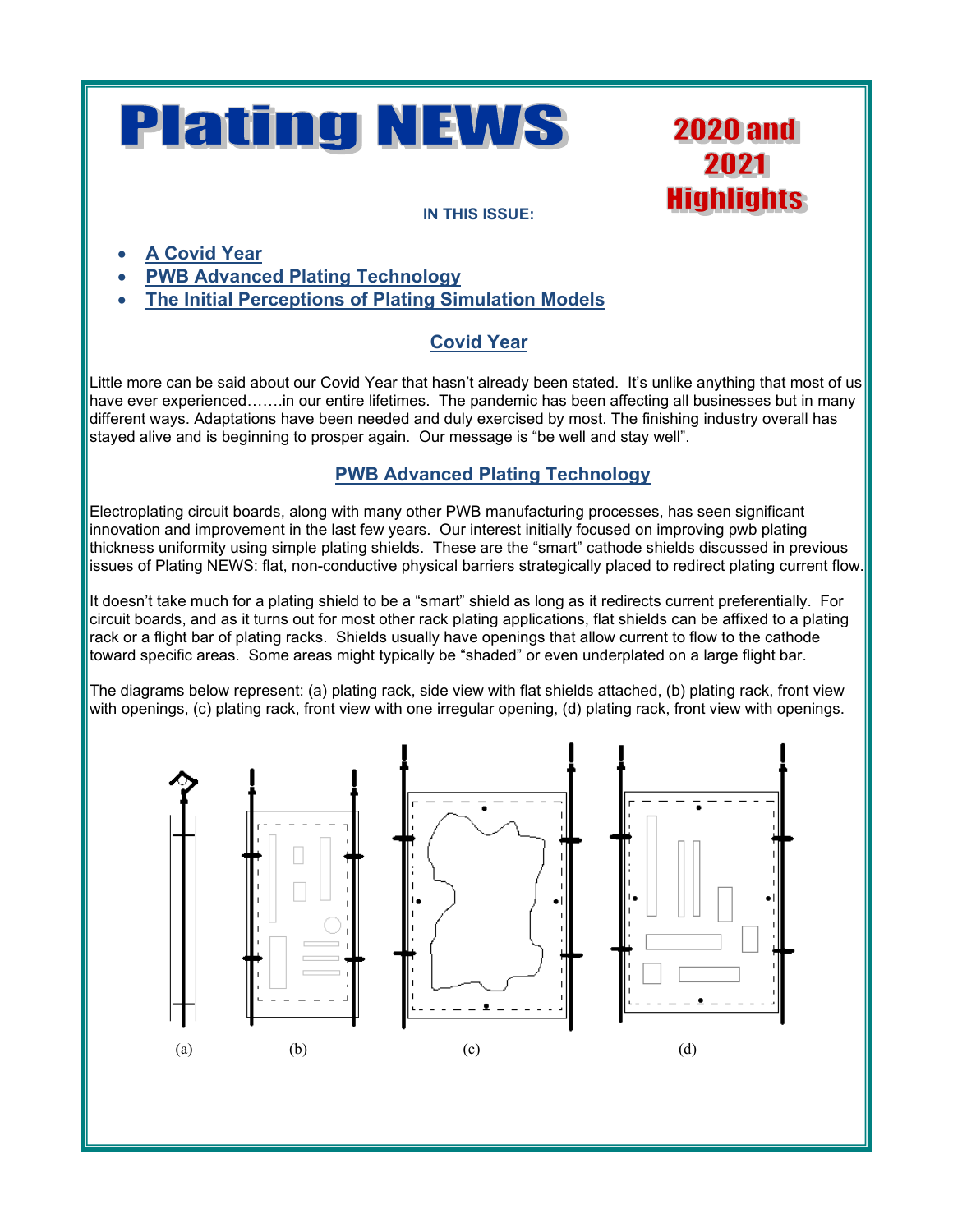# **2020 and 2021 Highlights, page 2**

Plating shields (b) and (d), as seen on the previous page, were used to preferentially plate heavy deposits in specific areas of flat substrates. They were not circuit boards. The deposit was gold and better accuracy was achieved. Plating shield (c) was configured for a high-density circuit board, mostly to keep the board perimeter from overplating.

Also of note, PWB manufacturers that are good at copper plating are more frequently employing pulse power rectification and getting better plating thickness uniformity results. Pulse power would seem to have been around forever. This author remembers a long-ago plating equipment sales engineer who was processing a customer quotation and was strongly lamenting that "pulse plating power had reared its ugly head again." The prospective customer asked for some improved rectification and pulse was simply on his checklist.

The PWB manufacturers aren't the first platers to use electroplating computer simulations. In fact, they lagged behind but have made great strides recently by integrating the design of the board with how it is to be plated. They're calling it copper "balancing". It's a GREAT idea being put into practice.

Copper balancing is subsequently achieved by integrating the design of the board with its plateability. It's well accepted that the plating equipment is mostly "fixed", meaning the plating tank walls, anodes, cathode bars, electrolyte circulation/filtration equipment etc. Some of these fixtures can be "adjusted" of course but this is not easily practiced in a higher production facility, moving anodes around etc.

### **The Initial Perceptions of Plating Simulation Models**

It's been 20 years since we first introduced the use of 3D computer plating simulations. Some will remember L-Cad from the late 1980's and 1990's, others have asked us occasionally about AccuPlate 3D. We're told they are around in some form but are not readily available.

Initially in the U.S 3D computer plating simulations were directed at the US circuit board industry. Subsequently it became obvious to industrial electroplating metal finishers that computer simulations could be a valuable tool in improving quality and reducing costs for their industries as well.

Circuit board platers and industrial metal finishers with plating facilities invariably asked:

- "What do we do with these simulations? We thickness check so we know how bad it is" or,
- "Does the simulation model demonstrate what to do next?"

These are excellent questions and one of the reasons we've pursued simple shield technology as a means to achieving better electroplating performance. The early shields seen by this author, created without the benefit of computer simulations, were far ahead of their time. Their designs were successfully derived by trial and error for two simple cathodes, but this over the course of several months. Trial and error is simply not practical however for any kind of production environment.

Plating simulation showed us promise for many different electroplating applications. We've wanted plating simulation software to tell us how to configure plating shields.

There's one problem. The most sophisticated of the simulation software that we're familiar with can't produce a shield design. Their simulations are wonderful and their software, in our opinion, should be on the desk of many more electroplaters but they say, "Send us your shield design and we'll tell you how it works."